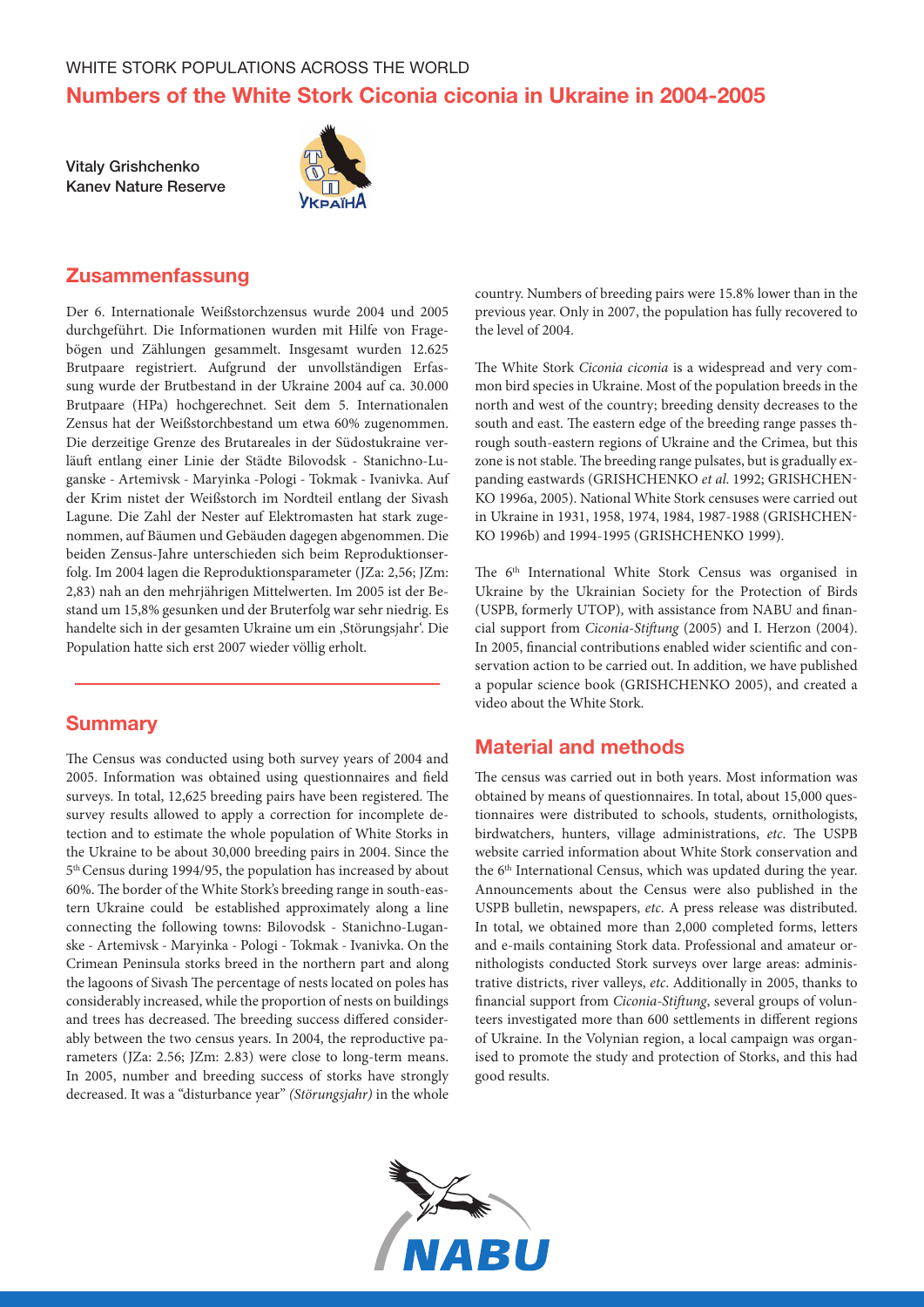The data obtained are not complete. Ukraine has a large land area and many Storks, but involvement of people in nature conservation and birdwatching are now very low. Data are sufficiently representative for only a few regions: Volynian, Donetsk, and the Crimea. Population estimates therefore require correction.

For some settlements, we have informations for both years. These data were used only for calculation of breeding success.

## **Results**

### Numbers and distribution

A total of 12,625 breeding pairs (HPa) were registered (Tab. 1). Numbers of Storks were lowest in the southern and south-eastern steppe regions. Most Storks breed in western and northern parts of Ukraine.

The overall population estimate requires a correction, which we carried out taking into account the following. According to monitoring of White Storks on study plots in Ukraine, numbers increased by a factor of approximately 1.5 between 1994 and 2003 (GRISHCHENKO 2004). In 2004, there was a further increase of 7.2%. Alternatively, a comparison of the results of the  $5<sup>th</sup>$  and  $6<sup>th</sup>$ International Censuses in the same settlements could be used. We have such data for 443 villages and towns across all 25 regions of Ukraine. Numbers in these localities have increased by an average of 58.1%. We estimated there to be 15,000-20,000 breeding pairs of White Storks in Ukraine in 1994-1995 (GRISHCHENKO 1999). Therefore, numbers in 2004 can be estimated to be around 30,000 (± 5,000) pairs (HPa). In 2005, numbers on monitoring plots in Ukraine decreased by 16.7%, but numbers recovered again over the following two years.

Because of incomplete survey coverage, breeding density cannot be quantified, but can instead be characterised on the basis of full counts from some areas (Table 2). It is highest in the north-western part of the country (Volynian and Lviv regions) and gradually decreases to the south and east. Densities for western and northern Ukraine are similar to those recorded in neighbouring areas of Poland (GUZIAK & JAKUBIEC 1999) and Belarus (SAM-USENKO 1999).

At present, the edge of the White Stork's breeding range runs through the Lugansk, Donetsk, Zaporizhzhya and Kherson regions, and the Crimea. The dividing line can be drawn roughly via the following towns: Bilovodsk - Stanichno-Luganske - Artemivsk - Maryinka - Pologi - Tokmak - Ivanivka. In the Crimea, storks breed in the north, and along the Sivash (Rozdolne - Dzhankoy - Nyzhnyohirskiy). In 2006, a pair appeared near Primorskiy (north-east of Feodosia). In 2007, storks also nested here (M.M. Beskaravayny, pers. com.). This is the southernmost nest of the White Stork in Ukraine. Since 1994-1995, there has been some expansion of breeding range in Ukraine to the east, accompanied by an increase in the number of storks breeding in eastern regions, but there have not been large-scale changes in distribution.

### Nest location

Most nests in Ukraine are located on electricity transmission poles, or trees (Tab. 3). The proportion of nests on poles is constantly increasing, and was 23.2% higher than that recorded by the 5<sup>th</sup> Census (GRISHCHENKO 1999). This is a widespread trend, with similar increases in the proportion of Stork nests on poles being observed in many other countries (BOGUCKI & OŻGO 1999; JANAUS & STĪPNIECE 1999; PETROV *et al*. 1999; LOVÁSZI 2004, etc.). Gradually, this type of nest site is coming to predominate. In Ukraine, even in some northern forested regions, 40-50% of nests are on poles. The number of nests on buildings is decreased steadily, and has declined by 37.2% between the two international censuses. The number of nests on trees also decreased, by 16.9%. A characteristic location for Stork nests in Ukraine is on flat-topped water towers (known as Rozhnovski's towers Fig. 1). There was little change in the proportion of this type of nest site, which is most frequently found in the eastern part of the country.

#### Breeding success

There was a large difference in breeding performance between the two census years (Tab. 4). 2004 was a normal year, and reproductive parameters were close to long-term mean values (GRIS-HCHENKO 2005, 2006a). Most broods comprised 3 or 4 young (Tab. 5). 9 pairs raised 6 young and one even 7 (in Sumy region). 2005 saw a sharp drop in Stork numbers and breeding performance. Many nests remained empty. The proportion of failed breeding attempts was 1.5 times higher, and brood sizes were considerably lower. Almost half of nests fledged only 2 young. The largest recorded brood size was 5 young, and broods of this size were very infrequent (Tab. 6).

### **Discussion**

Since the 5<sup>th</sup> International Census, the White Stork population in Ukraine has generally increased, but in a wave-like pattern, with the largest between-year increases in 1996 and 1998. Since 2001, population growth has stabilised (GRISHCHENKO 2004). The results of the 6<sup>th</sup> Census confirmed this overall change: the difference between the  $5<sup>th</sup>$  and  $6<sup>th</sup>$  censuses and for monitoring plots over the same period is an increase of 60%. Now Ukraine has the third-largest stork population in the world after Poland and Spain.

2005 was an interesting year, and deserves special analysis. It was a so-called "disturbance year" (*Störungsjahr*), with sharp declines in breeding numbers and breeding performance across the whole population. This was a consequence of bad conditions on the wintering grounds: birds returned late and in poor condition, and so raised fewer young (SCHULZ 1998). The previous disturbance year was 1997, when breeding success was the lowest recorded during 16 years of monitoring observations. In 2005, breeding parameters were not as bad, but the depression in breeding numbers was 1.5 times greater than in 1997. Although 1997 broke a previous steady trend of year-on-year population increases (GRIS-HCHENKO 2004), numbers recovered the following year, and the long-term upward trend continued. Following the 2005 crash, numbers did not recover until 2007. In both "disturbance years", there was a marked delay in stork arrival dates (GRISHCHENKO 2006b).

### Acknowledgements

We are very much obliged to everyone who participated in the Census - scientists, teachers, schoolchildren, birdwatchers, etc.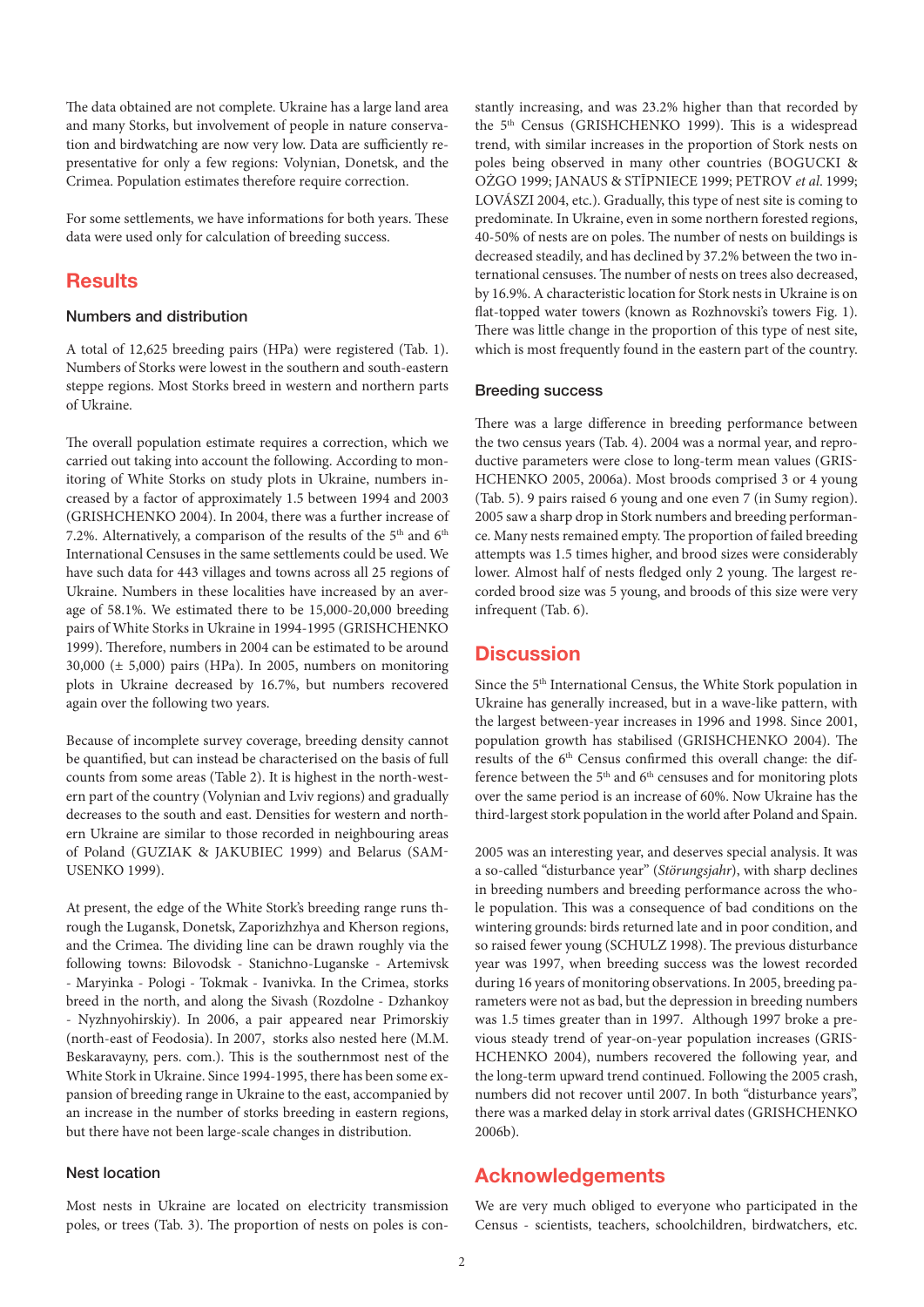The work would have been impossible without the financial support of *Ciconia-Stiftung* and organizational help from the Ukrainian Society for the Protection of Birds. In particular, we thank the following USPB officers: O. Dudkin, M. Yaskevich, O. Girnyk; and the most active participants in the Census - T. Ardamatskaya, V. Artamonov, T. Atemasova, V. Babko, M. Gavrilyuk, I. Gorban, M. Khimin, V. Khlebeshko, V. Mateychik, V. Novak, V. Polyak, K. Redinov, A. Shevtsov, M. Sobko, L. Taranenko, & E. Yablonovska-Grishchenko.

## **References**

BOGUCKI, Z. & M. OŻGO (1999). Changes in nest selection of the White Stork *Ciconia ciconia* in Wielkopolska (Western Poland) over the period 1974-1994. In: Schulz, H. (Ed.)(1999): Weißstorch im Aufwind? - White Storks on the up? Proc. Intern. Symp. on the White Stork, Hamburg 1996. Bonn, NABU. 443-450.

GRISHCHENKO, V. (1996a). [White Stork]. Chernivtsi. 127 p. (In Ukrainian).

- GRISCHTSCHENKO, V. (1996b). Bestandsentwicklung des Weißstorchs in der Ukraine. In: KAATZ, C. & M. KAATZ (Eds.)(1996). Jubiläumsband Weißstorchs - Jubilee Edition White Stork. 43-46.
- GRISHCHENKO, V. (1999). Die Situation des Weißstorchs *Ciconia ciconia* in der Ukraine. In: SCHULZ, H. (Ed.) (1999). Weißstorch im Aufwind? - White Storks on the up? Proc. Intern. Symp. on the White Stork, Hamburg 1996. Bonn, NABU. 289- 303.
- GRISHCHENKO, V. (2004). [Number dynamics of the White Stork in Ukraine in 1994- 2003]. Berkut. 13: 38-61. (In Russian).

#### **Tab. 1. Results of the 6th White Stork Census in Ukraine. Ergebnisse des 6. Internationalen Weißstorchzensus in der Ukraine.**

| Region           | <b>HPa</b> | <b>HPm</b>     | <b>HPo</b>     | <b>HPx</b>     | <b>JZG</b> |
|------------------|------------|----------------|----------------|----------------|------------|
| Vinnitsa         | 230        | 136            | 26             | 68             | 248        |
| Volynia          | 3,844      | 3,267          | 408            | 169            | 4,570      |
| Dnipropetrovsk   | 79         | 53             | 13             | 13             | 99         |
| <b>Donetsk</b>   | 47         | 41             | 4              | 2              | 146        |
| Zhitomir         | 789        | 603            | 73             | 113            | 965        |
| Transcarpathians | 85         | 49             | 9              | 27             | 107        |
| Zaporizhzhya     | 17         | 15             | $\overline{c}$ | 0              | 27         |
| Ivano-Frankivsk  | 144        | 105            | 11             | 28             | 137        |
| Kyiv             | 458        | 252            | 42             | 164            | 681        |
| Kirovograd       | 78         | 62             | 8              | 8              | 126        |
| Crimea           | 10         | $\overline{7}$ | 1              | $\overline{c}$ | 10         |
| Lugansk          | 9          | 8              | 1              | 0              | 17         |
| Lviv             | 1,836      | 1,356          | 217            | 263            | 944        |
| Mykolayiv        | 91         | 61             | 11             | 19             | 141        |
| Odesa            | 69         | 52             | $\overline{2}$ | 15             | 55         |
| Poltava          | 316        | 281            | 28             | 7              | 608        |
| Rivne            | 515        | 397            | 87             | 31             | 567        |
| Sumy             | 670        | 507            | 60             | 103            | 1,124      |
| Ternopil         | 492        | 410            | 44             | 38             | 848        |
| Kharkiv          | 169        | 130            | 31             | 8              | 145        |
| Kherson          | 25         | 21             | 4              | 0              | 66         |
| Khmelnitsky      | 844        | 545            | 56             | 243            | 1,194      |
| Cherkasy         | 346        | 180            | 26             | 140            | 426        |
| Chernivtsi       | 322        | 126            | 17             | 179            | 232        |
| Chernigiv        | 1,140      | 869            | 163            | 108            | 1,822      |
| <b>Total:</b>    | 12,625     | 9,533          | 1,344          | 1,748          | 15,305     |

- GRISHCHENKO, V. (2005). [Magic world of the White Stork]. Zoloti lytavry, Chernivtsi. 160 p. (In Ukrainian).
- GRISHCHENKO, V. (2006a). [Monitoring of White Stork population in Ukraine in 1992-2005]. In: Galushin, V.M. et al. [Ornithological studies in northern Eurasia]. Stavropol. 163-164. (In Russian).
- GRISHCHENKO, V. (2006b). [Correlation between phenology of migrations and breeding success of the White Stork in Ukraine]. Berkut. 15: 85-93. (In Russian).
- GRISHCHENKO, V.N., SEREBRYAKOV, V.V., BOREIKO, V.E., GRISHCHENKO, I.A. (1992): [The present situation of the White Stork (*Ciconia ciconia*) population in Ukraine]. Russian Orn. J. 1: 147-156. (In Russian).
- GUZIAK, R. & Z. JAKUBIEC (1999). Der Weißstorch *Ciconia ciconia* in Polen im Jahr 1995 – Verbreitung, Bestand und Schutzstatus. In: SCHULZ, H. (Ed.) (1999). Weißstorch im Aufwind? - White Storks on the up? Proc. Intern. Symp. on the White Stork, Hamburg 1996. Bonn, NABU. 171-187.
- JANAUS, M. & A. STĪPNIECE (1999). The White Stork in Latvia: 1994-1995. In: SCHULZ, H. (Ed.) (1999): Weißstorch im Aufwind? - White Storks on the up? Proc. Intern. Symp. on the White Stork, Hamburg 1996. Bonn, NABU. 253-264.
- LOVÁSZI, P. (2004). A fehér gólya (*Ciconia ciconia*) helyzete Magyarországon 1941-2002 között. Aquila. 111: 11-18.
- PETROV, T., IANKOV, P., GEORGIEV, D. (1999). Population status of the White Stork (*Ciconia ciconia*) in Bulgaria in the years 1994/95. In: Schulz, H. (Ed.) (1999). Weißstorch im Aufwind? - White Storks on the up? Proc. Intern. Symp. on the White Stork, Hamburg 1996. Bonn, NABU. 241-247.
- SAMUSENKO, I. (1999). Population development, current population status and biology of the White Stork in Belarus. In: Schulz, H. (Ed.) (1999). Weißstorch im Aufwind? - White Storks on the up? Proc. Intern. Symp. on the White Stork, Hamburg 1996. Bonn, NABU. 277-288.

SCHULZ, H. (1998): *Ciconia ciconia* White Stork. BWP Update. 2: 69-105.

#### **Author's address:**

Vitaly Grishchenko, Kanev Nature Reserve, Kanewsky sapowednik UA-258 300 Kanev, Ukraine,

E-Mail: vgrishchenko@mail.ru

**Siedlungsdichte des Weißstorchs in einzelnen Regionen der Ukraine 2004 und 2005.**

| <b>Name</b>                 | <b>Region</b>             | Area, km <sup>2</sup> | Density,<br>HPa/100 km <sup>2</sup> |  |
|-----------------------------|---------------------------|-----------------------|-------------------------------------|--|
| Turiysk district            | Volynia, NW Ukraine       | 1,200                 | 35.4                                |  |
| Ratne district              | Volynia, NW Ukraine       | 1,400                 | 26.1                                |  |
| Sambir district             | Lviv, W Ukraine           | 900                   | 60.0                                |  |
| Sokal district              | Lviv. W Ukraine           | 1,600                 | 32.8                                |  |
| Chortkiy district           | Ternopil, W Ukraine       | 900                   | 23.4                                |  |
| Slavuta district            | Khmelnitsky, W<br>Ukraine | 1,300                 | 24.3                                |  |
| Novoselitsa<br>district     | Chernivtsi, W<br>Ukraine  | 700                   | 21.9                                |  |
| Kozelets district           | Chernigiv, NE<br>Ukraine  | 2,700                 | 15.9                                |  |
| Konotop -<br>Krolevets area | Sumy, NE Ukraine          | 900                   | 17.8                                |  |
| Kaniv area                  | Cherkasy, C Ukraine       | 700                   | 5.4                                 |  |
| Olexandriya<br>district     | Kirovograd, C<br>Ukraine  | 1,900                 | 4.1                                 |  |
| Slovyansk<br>district       | Donetsk, SE Ukraine       | 1,300                 | 1.2                                 |  |

**Tab. 2. Population density of the White Stork in regions of Ukraine in 2004 and 2005.**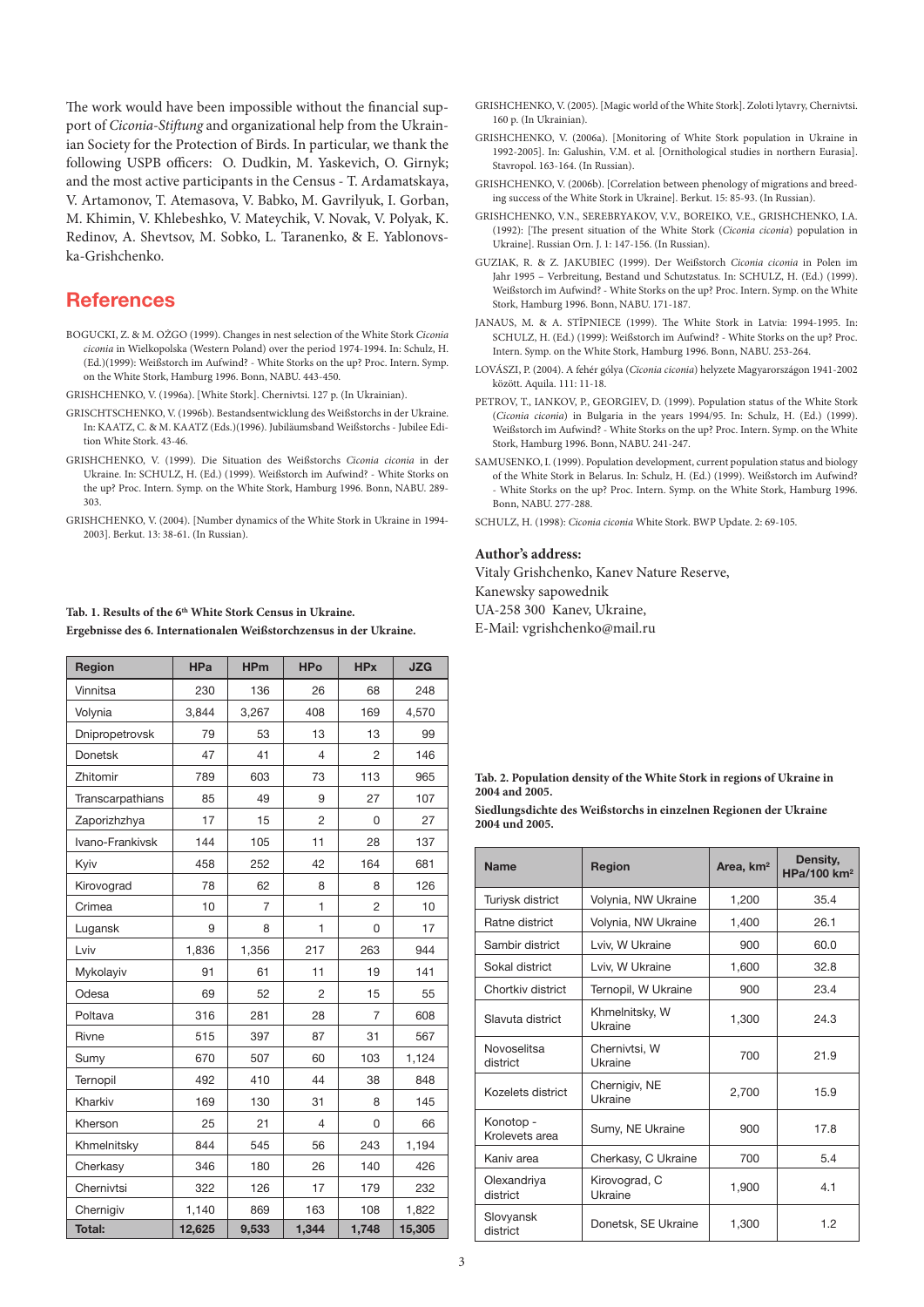**Tab. 3. White Stork nest site selection in regions of Ukraine in 2004 and 2005.**

**Nistplatzwahl des Weißstorchs in verschiedenen Regionen der Ukraine 2004 und 2005.**

| Region           | $\overline{ }$ | <b>Tree</b> | Pole | <b>Building</b> | Water<br>tower | <b>Other</b> |
|------------------|----------------|-------------|------|-----------------|----------------|--------------|
| Vinnitsa         | 220            | 59.1        | 20.9 | 4.1             | 10.5           | 5.5          |
| Volynia          | 1,906          | 29.0        | 43.7 | 13.0            | 13.3           | 1.1          |
| Dnipropetrovsk   | 63             | 9.5         | 50.8 | 1.6             | 36.5           | 1.6          |
| <b>Donetsk</b>   | 37             | 5.4         | 54.1 | 2.7             | 29.7           | 8.1          |
| Zhitomir         | 771            | 24.5        | 53.8 | 9.3             | 10.0           | 2.3          |
| Transcarpathians | 87             | 14.9        | 47.1 | 6.9             | 24.1           | 6.9          |
| Zaporizhzhya     | 17             | 23.5        | 23.5 | 11.8            | 35.3           | 5.9          |
| Ivano-Frankivsk  | 136            | 29.4        | 50.7 | 6.6             | 13.2           | 0.0          |
| Kyiv             | 330            | 34.6        | 41.8 | 6.1             | 13.0           | 4.6          |
| Kirovograd       | 78             | 16.7        | 60.3 | 5.1             | 18.0           | 0.0          |
| Crimea           | 10             | 0.0         | 70.0 | 0.0             | 20.0           | 10.0         |
| Lugansk          | 9              | 11.1        | 44.4 | 0.0             | 33.3           | 11.1         |
| Lviv             | 1,273          | 35.1        | 44.5 | 6.8             | 9.5            | 4.1          |
| Mykolayiv        | 94             | 13.8        | 60.6 | 5.3             | 20.2           | 0.0          |
| Odesa            | 68             | 13.2        | 64.7 | 7.4             | 8.8            | 5.9          |
| Poltava          | 204            | 28.9        | 31.4 | 4.9             | 34.3           | 0.5          |
| Rivne            | 400            | 36.5        | 40.0 | 15.0            | 5.8            | 2.8          |
| Sumy             | 665            | 42.7        | 31.1 | 3.5             | 19.4           | 3.3          |
| Ternopil         | 429            | 56.9        | 22.1 | 11.4            | 6.5            | 3.0          |
| Kharkiv          | 165            | 12.1        | 47.3 | 7.3             | 31.5           | 1.8          |
| Kherson          | 25             | 16.0        | 48.0 | 4.0             | 28.0           | 4.0          |
| Khmelnitsky      | 794            | 34.5        | 34.1 | 22.9            | 7.9            | 0.5          |
| Cherkasy         | 312            | 28.9        | 53.2 | 5.5             | 10.3           | 2.2          |
| Chernivtsi       | 190            | 23.2        | 54.7 | 6.3             | 12.1           | 3.9          |
| Chernigiv        | 761            | 47.7        | 29.1 | 2.1             | 18.9           | 2.1          |
| <b>Total:</b>    | 9,044          | 33.8        | 40.9 | 9.4             | 13.4           | 2.4          |

**Tab. 4. Breeding performance of the White Stork in Ukraine in 2004 and 2005.**

**Bruterfolg des Weißstorchs in der Ukraine 2004 und 2005.**

|                       |            |            | 2004       |      | 2005       |            |            |      |
|-----------------------|------------|------------|------------|------|------------|------------|------------|------|
| Region                | <b>JZG</b> | <b>JZa</b> | <b>JZm</b> | %HPo | <b>JZG</b> | <b>JZa</b> | <b>JZm</b> | %HPo |
| Vinnitsa              | 192        | 2.34       | 2.74       | 14.6 | 132        | 2.32       | 2.69       | 14.0 |
| Volynia               | 3,513      | 2.50       | 2.73       | 8.3  | 2,571      | 2.09       | 2.43       | 13.7 |
| Dnipropet-<br>rovsk   | 115        | 2.95       | 3.29       | 10.3 | 61         | 2.44       | 3.05       | 20.0 |
| <b>Donetsk</b>        | 135        | 3.46       | 3.65       | 5.1  | 11         | 2.20       | 2.75       | 20.0 |
| Zhitomir              | 1,420      | 2.55       | 2.83       | 9.6  | 189        | 2.25       | 2.55       | 11.9 |
| Transcar-<br>pathians | 61         | 2.26       | 2.54       | 11.1 | 49         | 1.81       | 2.33       | 21.4 |
| Zaporizh-<br>zhya     | 34         | 3.09       | 3.40       | 9.1  | 12         | 2.00       | 3.00       | 33.3 |
| Ivano-<br>Frankivsk   | 58         | 2.52       | 2.76       | 8.3  | 156        | 2.11       | 2.48       | 14.7 |
| Kyiv                  | 627        | 2.85       | 3.30       | 13.6 | 230        | 1.98       | 2.53       | 21.6 |
| Kirovograd            | 95         | 2.50       | 2.71       | 7.5  | 36         | 2.25       | 2.77       | 18.8 |
| Crimea                | 8          | 2.67       | 2.67       | 0.0  |            |            |            |      |
| Lugansk               | 17         | 2.83       | 3.40       | 16.7 | 7          | 2.33       | 3.50       | 33.3 |
| Lviv                  | 600        | 2.27       | 2.53       | 10.2 | 2,137      | 1.93       | 2.27       | 14.7 |
| Mykolayiv             | 110        | 2.24       | 2.62       | 14.3 | 56         | 2.15       | 2.43       | 11.5 |
| Odesa                 | 117        | 3.16       | 3.44       | 8.1  | 46         | 2.56       | 2.88       | 11.1 |
| Poltava               | 719        | 3.06       | 3.34       | 8.5  | 163        | 2.36       | 2.67       | 11.6 |
| Rivne                 | 354        | 2.46       | 2.72       | 9.5  | 506        | 1.74       | 2.25       | 22.4 |
| Sumy                  | 1,082      | 2.55       | 2.85       | 10.3 | 292        | 2.50       | 2.86       | 12.8 |
| Ternopil              | 776        | 2.87       | 3.09       | 6.9  | 207        | 2.05       | 2.30       | 10.8 |
| Kharkiv               | 67         | 2.48       | 3.19       | 18.8 | 324        | 2.51       | 3.00       | 16.2 |
| Kherson               | 54         | 3.00       | 3.18       | 5.6  | 37         | 1.95       | 2.47       | 21.1 |
| Khmelnits-<br>ky      | 1,158      | 2.34       | 2.52       | 7.1  | 161        | 2.01       | 2.52       | 20.0 |
| Cherkasy              | 287        | 2.79       | 3.12       | 10.7 | 176        | 2.23       | 2.63       | 14.8 |
| Chernivtsi            | 126        | 2.38       | 2.63       | 9.4  | 171        | 2.16       | 2.48       | 12.4 |
| Chernigiv             | 1,114      | 2.45       | 2.79       | 11.8 | 1,048      | 2.39       | 2.92       | 17.9 |
| Total:                | 12,839     | 2.56       | 2.83       | 9.4  | 8,778      | 2.09       | 2.48       | 15.4 |